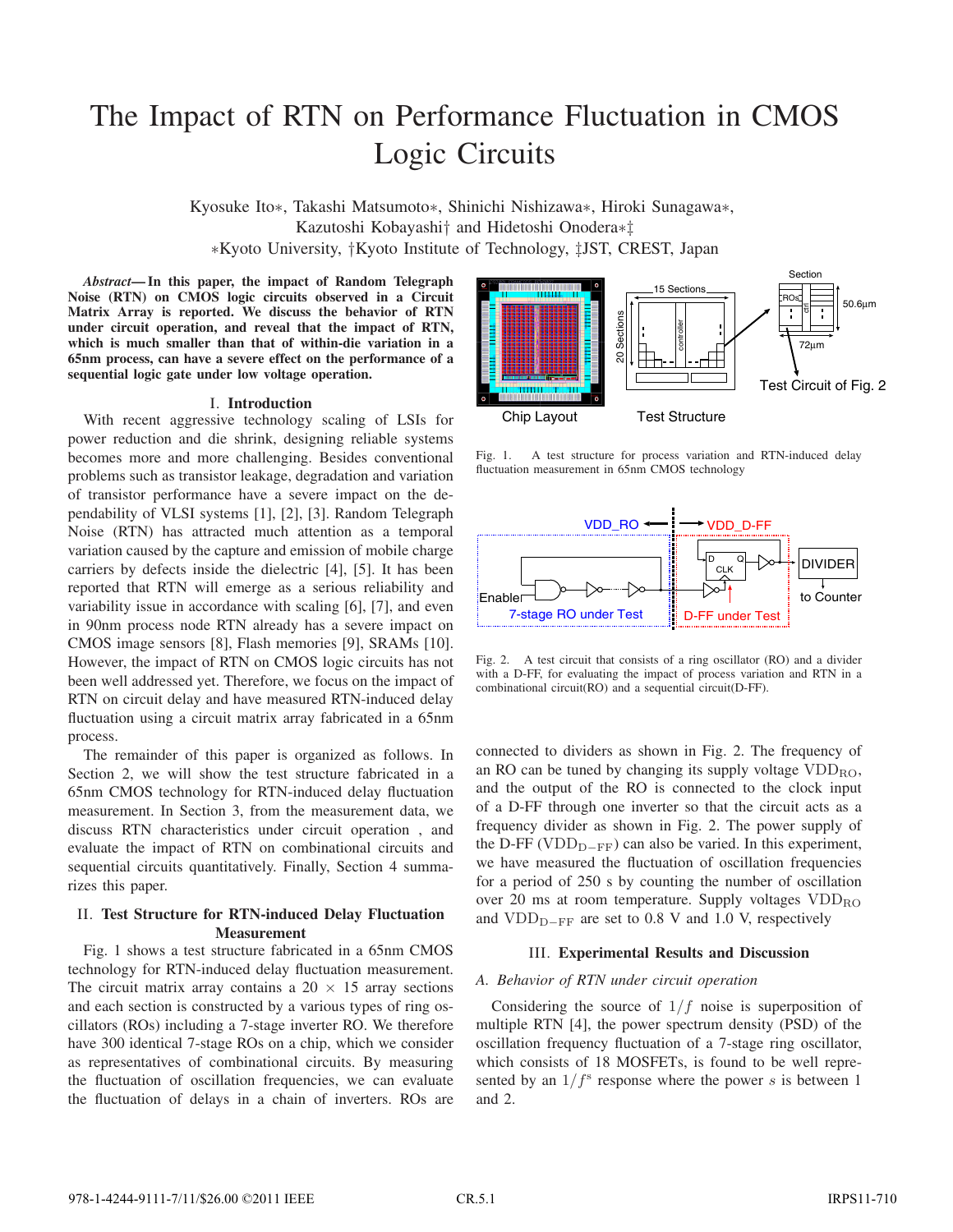

Fig. 3. Two examples of measured RTN-induced frequency fluctuations.



Fig. 4. PSD of RTN-induced frequency fluctuations shown in Fig. 3.

Fig. 3 shows two examples of measured frequency fluctuation observed in 300 samples. Sample 1 has a discrete fluctuation which is a characteristic of RTN while Sample 2 does not. Fig. 4 is the PSD of these frequency fluctuations. Since the PSD of Sample 1 is  $1/f^2$ -shaped and that of Sample 2 is  $1/f$ -shaped, they are both believed to be originated from RTN. The increase of VDD<sub>D−FF</sub> has no influence on the frequency fluctuation. This confirms that the frequency fluctuation is caused by the phase-noise of the ring oscillator due to RTN, not by any functional fluctuation of the D-FF.

The emission time  $\tau_e$  (averaged time of high  $V_{th}$  state) and the capture time  $\tau_c$  (averaged time of low  $V_{th}$  state) are also important factors of RTN. They are known to depend on trap position, trap energy and bias condition strongly (Shockley-Read-Hall statistics [4]). Considering Fermi energy level varies widely under circuit operation, there is a possibility that RTN under circuit operation behaves differently from RTN under DC bias.

Fig. 5 shows an example of measured 2-level frequency fluctuation and its idealized 2-level waveform. From the idealized 2-level fluctuation, we have measured emission times and capture times. Statistical characteristics of those intervals are listed in Fig. 6 where we can extract the time constants of  $\tau_e$  and  $\tau_c$  by exponential fitting. This suggests that RTN under circuit operation obeys similar mechanism to that under DC condition.



Fig. 5. A measured 2-level frequency fluctuation and its idealized RTN waveform from the noisy measurement data



Fig. 6. Under circuit operation (AC bias),  $\tau_e$  (emission time) and  $\tau_c$  (capture time) of RTN can be uniquely extracted.

## *B. Impact of RTN on delay of combinational circuits*

We define the variation of averaged frequencies over measurement time of 250 s for 300 ROs on a chip as WID variation, whereas the maximum frequency shift for each RO in 250s is caused by RTN. Fig. 7 shows the distribution of frequency variation by the WID variation and the frequency fluctuation by RTN measured at  $VDD_{\text{RO}} = 0.8V$  and  $VDD_{D-FF} = 1.0V.$ 

As shown in Fig. 7, the impact of RTN on delay is as small as 4% of that of WID variation at  $3\sigma$ . This is because RTN-induced  $\Delta V_{\text{th}}$  is much smaller than that caused by WID variation in a 65nm process for normal logic cells.

Fig. 8 shows the scatter plots of measured RTN-induced frequency fluctuation and WID variation-induced frequency variation. Frequency fluctuation by RTN appears to be uncorrelated to WID frequency variation. This indicates that RTN-induced  $\Delta V_{\text{th}}$  does not depend on the amount of  $V_{\text{th}}$ .

The distribution of RTN-induced frequency fluctuations at various  $VDD_{RO}$  is shown in Fig. 9. We have observed that he ratio of RTN-induced frequency fluctuation to WID variationinduced frequency variation increases as  $VDD_{RO}$  increases, as shown in Fig. 10. It has been reported that RTN-induced  $\Delta V_{\text{th}}$  or detected number of traps has  $V_{\text{gs}}$  dependence [10]. The  $V_{\rm gs}$  dependence of the ratio in Fig. 10 confirms the  $V_{\rm gs}$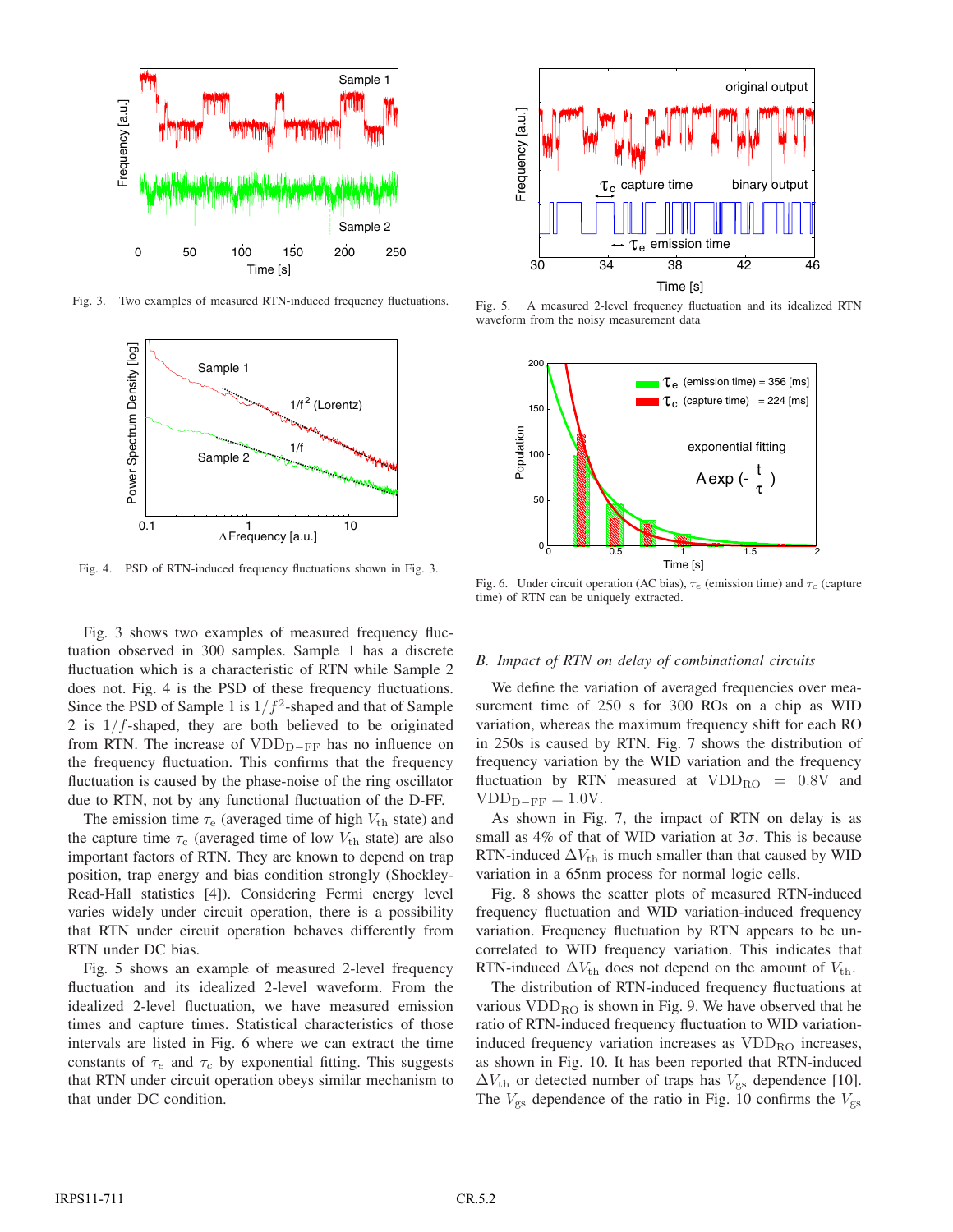

Fig. 7. Distribution of frequency variation by Within die (WID) variation and frequency fluctuation by RTN. In a 65nm logic circuit, the impact of RTN is much smaller than that of WID variation.



Fig. 8. Scatter plots of measured RTN-induced frequency fluctuation ("Δ Frequency") and WID variation-induced frequency variation ("Frequency"). "Δ Frequency" appears to be uncorrelated with "Frequency".

dependence of  $\Delta V_{\text{th}}$  under circuit operation.

Fig. 11 shows the estimated ratio of RTN-induced delay fluctuation to WID variation-induced delay variation which appears in a normal logic gate in future technology nodes. The ratio is derived assuming the WL dependence of WID variation  $(\sigma/\mu \propto 1/\sqrt{WL})$  known as Pelgrom Plot [11] and that of RTN ( $\sigma/\mu \propto 1/WL$  [7]) using the measured data at  $VDD_{\text{RO}} = 0.8V$ . This shows that in more scaled technology RTN is expected to have a non-negligible impact on the delay of combinational circuit, and RTN-aware design margin must be considered.

## *C. Impact of RTN on sequential circuits*

As explained in section II, a ring oscillator in the test circuit is connected to a divider. Fig. 12 shows the simulation result of the output frequency of the divider as a function of the input frequency. There exists a maximum frequency for correct operation (MOF: Maximum Operating Frequency). The MOF corresponds to a D-FF delay with an additional delay of an inverter. Under low voltage operation of the D-FF, we have observed a large frequency fluctuation at the output when the input frequency is close to the MOF, which is shown in Fig. 13. This large fluctuation comes from the failure operation of the D-FF due to the fluctuation of the MOF by RTN. The vulnerability of D-FF timing behavior[12] is triggered by RTN.



Fig. 9. Distribution of RTN-induced frequency fluctuations under various VDDRO.



Fig. 10. The ratio of RTN-induced frequency fluctuation to WID variationinduced frequency variation as a function of  $VDD_{RO}$ .

Fig. 14 shows the comparison between the distribution of the oscillation frequency fluctuation measured at  $VDD_{\text{RO}} =$ 0.8 V and  $VDD<sub>D-FF</sub> = 0.75$  V, and the one at  $VDD<sub>RO</sub>$ = 0.8 V and VDDD*−*FF = 1.0 V. All D-FFs in 300 samples at VDD<sub>D−FF</sub> = 1.0 V can divide the input frequency correctly. When VDD<sub>D−FF</sub> is reduced to 0.7V, the number of D-FFs that work as a divider correctly decrease to 112 samples because 188 D-FFs stop working due to performance degradation caused by WID variability. Out of 112 working samples, however, 25 samples have exhibit a very large frequency fluctuation originated from RTN in D-FFs. This observation indicates that under low voltage operation, where PVT variation have a large impact, RTN can also have a severe impact on the functionality of a sequential logic such as a D-FF.

#### IV. **Conclusion**

We have measured RTN-induced performance fluctuation in CMOS logic circuits using a circuit matrix array test structure. It is revealed that RTN under circuit operation has statistical properties similar to those under DC bias. The impact of RTN is much smaller than that of WID variation on combinational circuits in a 65nm process. However, we